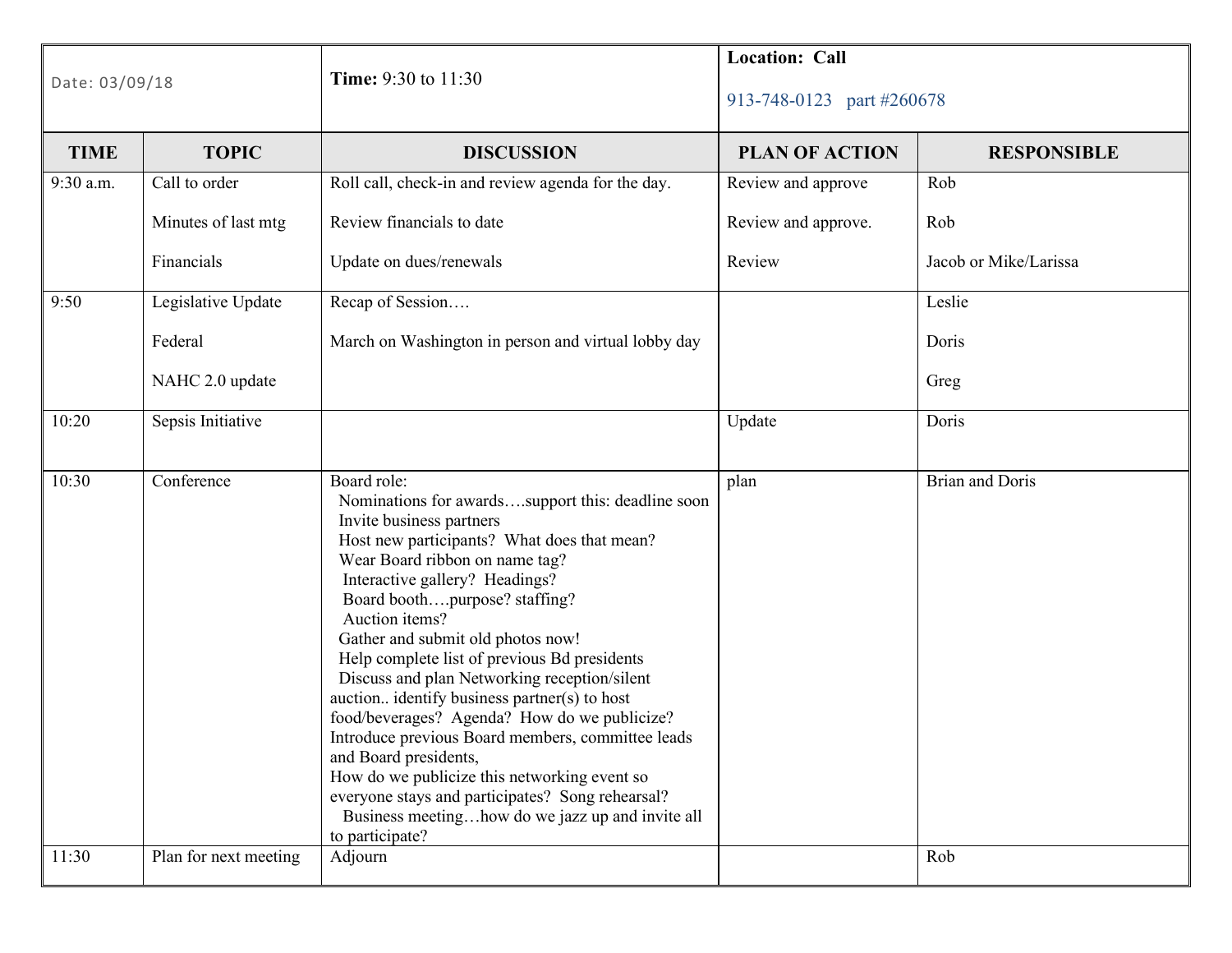| <b>ASSETS</b><br><b>Current Assets</b><br><b>Checking/Savings</b><br>1000 · PCB Checking 0944<br>102,837.23<br>70,078.92<br>1010 · PCB Money Mkt<br>1020 · Baird Cash and Equivalents<br>37,242.59<br>1030 · Bairds Investment Assets<br>96,379.92<br>$1050 \cdot$ Paypal<br>6,148.68<br><b>Total Checking/Savings</b><br>312,687.34<br><b>Other Current Assets</b><br>468.00<br>1300 · Prepaid Expenses<br>1310 · Prepaid Insurance<br>722.30<br>3,500.00<br>1350 · Prepaid Annual Meeting Expenses<br>1375 · Prepaid Workshop Expenses<br>1380 · Prepaid Workshop Speaker Fee<br>5,000.00<br>3.240.00<br>1375 · Prepaid Workshop Expenses - Other<br>8,240.00<br>Total 1375 · Prepaid Workshop Expenses<br>SSION PURPOSES<br><b>Total Other Current Assets</b><br>12,930.30<br><b>Total Current Assets</b><br>325,617.64<br><b>TOTAL ASSETS</b><br>325,617.64<br><b>LIABILITIES &amp; EQUITY</b><br><b>Liabilities</b><br><b>Current Liabilities</b><br><b>Other Current Liabilities</b><br>2110 · Deferred Dues<br>2115 · Provider Dues<br>83,928.64<br>2120 · Affiliate Dues<br>1,029.34<br>Total 2110 · Deferred Dues<br>84,957.98<br>2200 · Deferred Annual Meeting/Conf<br>1,325.00<br>2210 · Deferred Conf Tra<br>10,955.00<br><b>Show Booth</b><br><b>Total Other Current L</b><br>97,237.98<br><b>Total Current Liabili</b><br>97,237.98<br><b>Total Liabilities</b><br>97,237.98<br><b>Equity</b><br>202,129.25<br>$3000 \cdot$ Unro<br>cted Net Assets<br>22.805.77<br>ained Earnings<br>32000.<br>3,444.64<br><b>Net ind</b><br><b>Total Equity</b><br>228,379.66<br>TOTAL LIABILITIES & EQUITY<br>325,617.64 | Feb 28, 18 |
|----------------------------------------------------------------------------------------------------------------------------------------------------------------------------------------------------------------------------------------------------------------------------------------------------------------------------------------------------------------------------------------------------------------------------------------------------------------------------------------------------------------------------------------------------------------------------------------------------------------------------------------------------------------------------------------------------------------------------------------------------------------------------------------------------------------------------------------------------------------------------------------------------------------------------------------------------------------------------------------------------------------------------------------------------------------------------------------------------------------------------------------------------------------------------------------------------------------------------------------------------------------------------------------------------------------------------------------------------------------------------------------------------------------------------------------------------------------------------------------------------------------------------------------------------------------------------------------------------------------------------|------------|
|                                                                                                                                                                                                                                                                                                                                                                                                                                                                                                                                                                                                                                                                                                                                                                                                                                                                                                                                                                                                                                                                                                                                                                                                                                                                                                                                                                                                                                                                                                                                                                                                                            |            |
|                                                                                                                                                                                                                                                                                                                                                                                                                                                                                                                                                                                                                                                                                                                                                                                                                                                                                                                                                                                                                                                                                                                                                                                                                                                                                                                                                                                                                                                                                                                                                                                                                            |            |
|                                                                                                                                                                                                                                                                                                                                                                                                                                                                                                                                                                                                                                                                                                                                                                                                                                                                                                                                                                                                                                                                                                                                                                                                                                                                                                                                                                                                                                                                                                                                                                                                                            |            |
|                                                                                                                                                                                                                                                                                                                                                                                                                                                                                                                                                                                                                                                                                                                                                                                                                                                                                                                                                                                                                                                                                                                                                                                                                                                                                                                                                                                                                                                                                                                                                                                                                            |            |
|                                                                                                                                                                                                                                                                                                                                                                                                                                                                                                                                                                                                                                                                                                                                                                                                                                                                                                                                                                                                                                                                                                                                                                                                                                                                                                                                                                                                                                                                                                                                                                                                                            |            |
|                                                                                                                                                                                                                                                                                                                                                                                                                                                                                                                                                                                                                                                                                                                                                                                                                                                                                                                                                                                                                                                                                                                                                                                                                                                                                                                                                                                                                                                                                                                                                                                                                            |            |
|                                                                                                                                                                                                                                                                                                                                                                                                                                                                                                                                                                                                                                                                                                                                                                                                                                                                                                                                                                                                                                                                                                                                                                                                                                                                                                                                                                                                                                                                                                                                                                                                                            |            |
|                                                                                                                                                                                                                                                                                                                                                                                                                                                                                                                                                                                                                                                                                                                                                                                                                                                                                                                                                                                                                                                                                                                                                                                                                                                                                                                                                                                                                                                                                                                                                                                                                            |            |
|                                                                                                                                                                                                                                                                                                                                                                                                                                                                                                                                                                                                                                                                                                                                                                                                                                                                                                                                                                                                                                                                                                                                                                                                                                                                                                                                                                                                                                                                                                                                                                                                                            |            |
|                                                                                                                                                                                                                                                                                                                                                                                                                                                                                                                                                                                                                                                                                                                                                                                                                                                                                                                                                                                                                                                                                                                                                                                                                                                                                                                                                                                                                                                                                                                                                                                                                            |            |
|                                                                                                                                                                                                                                                                                                                                                                                                                                                                                                                                                                                                                                                                                                                                                                                                                                                                                                                                                                                                                                                                                                                                                                                                                                                                                                                                                                                                                                                                                                                                                                                                                            |            |
|                                                                                                                                                                                                                                                                                                                                                                                                                                                                                                                                                                                                                                                                                                                                                                                                                                                                                                                                                                                                                                                                                                                                                                                                                                                                                                                                                                                                                                                                                                                                                                                                                            |            |
|                                                                                                                                                                                                                                                                                                                                                                                                                                                                                                                                                                                                                                                                                                                                                                                                                                                                                                                                                                                                                                                                                                                                                                                                                                                                                                                                                                                                                                                                                                                                                                                                                            |            |
|                                                                                                                                                                                                                                                                                                                                                                                                                                                                                                                                                                                                                                                                                                                                                                                                                                                                                                                                                                                                                                                                                                                                                                                                                                                                                                                                                                                                                                                                                                                                                                                                                            |            |
|                                                                                                                                                                                                                                                                                                                                                                                                                                                                                                                                                                                                                                                                                                                                                                                                                                                                                                                                                                                                                                                                                                                                                                                                                                                                                                                                                                                                                                                                                                                                                                                                                            |            |
|                                                                                                                                                                                                                                                                                                                                                                                                                                                                                                                                                                                                                                                                                                                                                                                                                                                                                                                                                                                                                                                                                                                                                                                                                                                                                                                                                                                                                                                                                                                                                                                                                            |            |
|                                                                                                                                                                                                                                                                                                                                                                                                                                                                                                                                                                                                                                                                                                                                                                                                                                                                                                                                                                                                                                                                                                                                                                                                                                                                                                                                                                                                                                                                                                                                                                                                                            |            |
|                                                                                                                                                                                                                                                                                                                                                                                                                                                                                                                                                                                                                                                                                                                                                                                                                                                                                                                                                                                                                                                                                                                                                                                                                                                                                                                                                                                                                                                                                                                                                                                                                            |            |
|                                                                                                                                                                                                                                                                                                                                                                                                                                                                                                                                                                                                                                                                                                                                                                                                                                                                                                                                                                                                                                                                                                                                                                                                                                                                                                                                                                                                                                                                                                                                                                                                                            |            |
|                                                                                                                                                                                                                                                                                                                                                                                                                                                                                                                                                                                                                                                                                                                                                                                                                                                                                                                                                                                                                                                                                                                                                                                                                                                                                                                                                                                                                                                                                                                                                                                                                            |            |
|                                                                                                                                                                                                                                                                                                                                                                                                                                                                                                                                                                                                                                                                                                                                                                                                                                                                                                                                                                                                                                                                                                                                                                                                                                                                                                                                                                                                                                                                                                                                                                                                                            |            |
|                                                                                                                                                                                                                                                                                                                                                                                                                                                                                                                                                                                                                                                                                                                                                                                                                                                                                                                                                                                                                                                                                                                                                                                                                                                                                                                                                                                                                                                                                                                                                                                                                            |            |
|                                                                                                                                                                                                                                                                                                                                                                                                                                                                                                                                                                                                                                                                                                                                                                                                                                                                                                                                                                                                                                                                                                                                                                                                                                                                                                                                                                                                                                                                                                                                                                                                                            |            |
|                                                                                                                                                                                                                                                                                                                                                                                                                                                                                                                                                                                                                                                                                                                                                                                                                                                                                                                                                                                                                                                                                                                                                                                                                                                                                                                                                                                                                                                                                                                                                                                                                            |            |
|                                                                                                                                                                                                                                                                                                                                                                                                                                                                                                                                                                                                                                                                                                                                                                                                                                                                                                                                                                                                                                                                                                                                                                                                                                                                                                                                                                                                                                                                                                                                                                                                                            |            |
|                                                                                                                                                                                                                                                                                                                                                                                                                                                                                                                                                                                                                                                                                                                                                                                                                                                                                                                                                                                                                                                                                                                                                                                                                                                                                                                                                                                                                                                                                                                                                                                                                            |            |
|                                                                                                                                                                                                                                                                                                                                                                                                                                                                                                                                                                                                                                                                                                                                                                                                                                                                                                                                                                                                                                                                                                                                                                                                                                                                                                                                                                                                                                                                                                                                                                                                                            |            |
|                                                                                                                                                                                                                                                                                                                                                                                                                                                                                                                                                                                                                                                                                                                                                                                                                                                                                                                                                                                                                                                                                                                                                                                                                                                                                                                                                                                                                                                                                                                                                                                                                            |            |
|                                                                                                                                                                                                                                                                                                                                                                                                                                                                                                                                                                                                                                                                                                                                                                                                                                                                                                                                                                                                                                                                                                                                                                                                                                                                                                                                                                                                                                                                                                                                                                                                                            |            |
|                                                                                                                                                                                                                                                                                                                                                                                                                                                                                                                                                                                                                                                                                                                                                                                                                                                                                                                                                                                                                                                                                                                                                                                                                                                                                                                                                                                                                                                                                                                                                                                                                            |            |
|                                                                                                                                                                                                                                                                                                                                                                                                                                                                                                                                                                                                                                                                                                                                                                                                                                                                                                                                                                                                                                                                                                                                                                                                                                                                                                                                                                                                                                                                                                                                                                                                                            |            |
|                                                                                                                                                                                                                                                                                                                                                                                                                                                                                                                                                                                                                                                                                                                                                                                                                                                                                                                                                                                                                                                                                                                                                                                                                                                                                                                                                                                                                                                                                                                                                                                                                            |            |
|                                                                                                                                                                                                                                                                                                                                                                                                                                                                                                                                                                                                                                                                                                                                                                                                                                                                                                                                                                                                                                                                                                                                                                                                                                                                                                                                                                                                                                                                                                                                                                                                                            |            |
|                                                                                                                                                                                                                                                                                                                                                                                                                                                                                                                                                                                                                                                                                                                                                                                                                                                                                                                                                                                                                                                                                                                                                                                                                                                                                                                                                                                                                                                                                                                                                                                                                            |            |
|                                                                                                                                                                                                                                                                                                                                                                                                                                                                                                                                                                                                                                                                                                                                                                                                                                                                                                                                                                                                                                                                                                                                                                                                                                                                                                                                                                                                                                                                                                                                                                                                                            |            |
|                                                                                                                                                                                                                                                                                                                                                                                                                                                                                                                                                                                                                                                                                                                                                                                                                                                                                                                                                                                                                                                                                                                                                                                                                                                                                                                                                                                                                                                                                                                                                                                                                            |            |
|                                                                                                                                                                                                                                                                                                                                                                                                                                                                                                                                                                                                                                                                                                                                                                                                                                                                                                                                                                                                                                                                                                                                                                                                                                                                                                                                                                                                                                                                                                                                                                                                                            |            |
|                                                                                                                                                                                                                                                                                                                                                                                                                                                                                                                                                                                                                                                                                                                                                                                                                                                                                                                                                                                                                                                                                                                                                                                                                                                                                                                                                                                                                                                                                                                                                                                                                            |            |
|                                                                                                                                                                                                                                                                                                                                                                                                                                                                                                                                                                                                                                                                                                                                                                                                                                                                                                                                                                                                                                                                                                                                                                                                                                                                                                                                                                                                                                                                                                                                                                                                                            |            |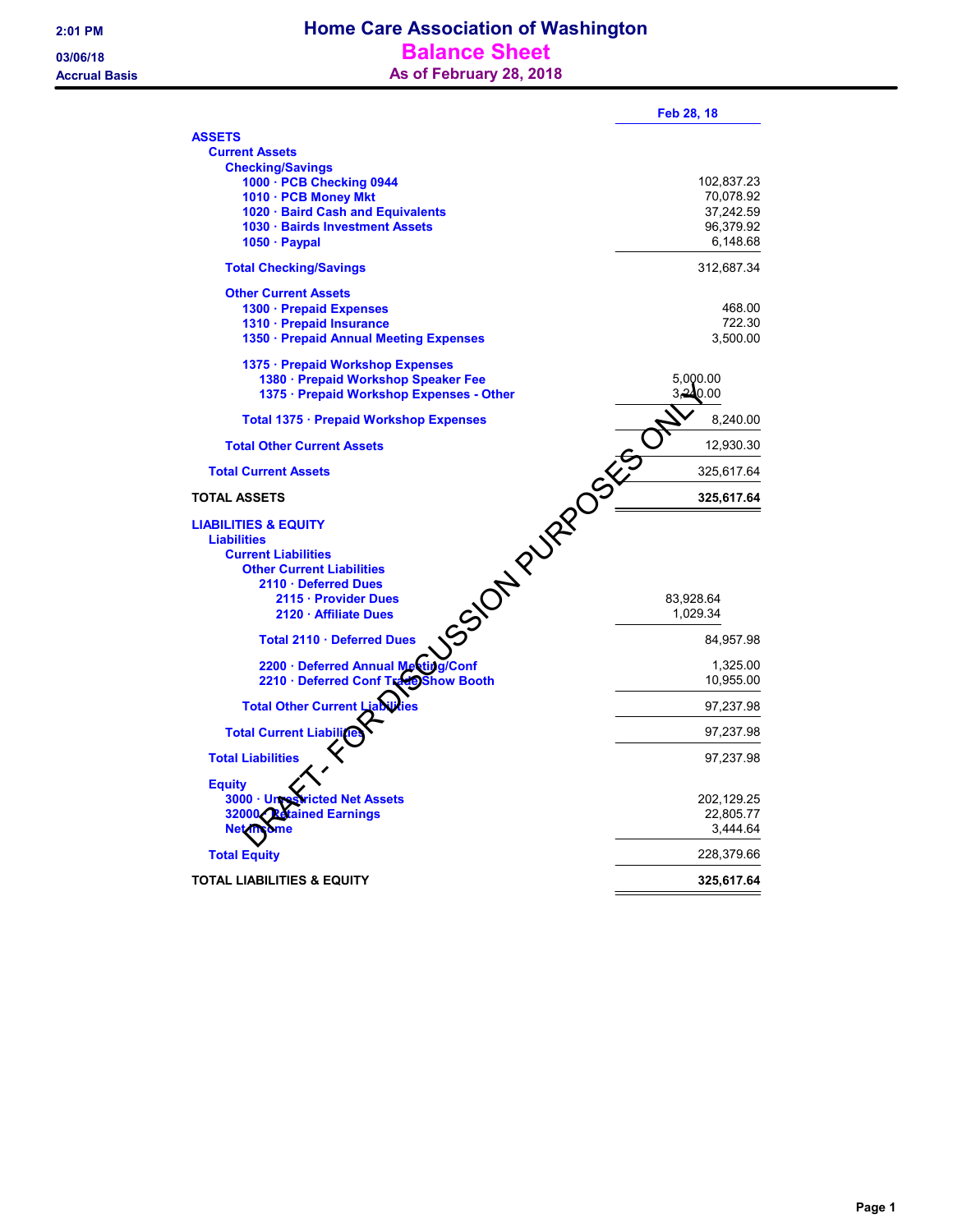## Home Care Association of Washington Schedule 1 - Actual vs Budget Performance

For the Year to Date Ended January 31, 2018

|                            |                                                                                        | Feb <sub>18</sub> | <b>Budget</b>     | \$ Over Budget                      | Jul '17 - Feb 18     | <b>YTD Budget</b>    | \$ Over Budget           | <b>Annual Budget</b>   |
|----------------------------|----------------------------------------------------------------------------------------|-------------------|-------------------|-------------------------------------|----------------------|----------------------|--------------------------|------------------------|
|                            | <b>Ordinary Income/Expense</b>                                                         |                   |                   |                                     |                      |                      |                          |                        |
| <b>Income</b>              | 4000 · Provider Dues                                                                   | 8,392.86          | 17,916.66         | $-9,523.80$                         | 125,826.82           | 143,333.36           | $-17.506.54$             | 215,000.00             |
|                            | 4010 · Affiliate Dues                                                                  | 93.58             | 166.67            | $-73.09$                            | 2,765.93             | 1,333.32             | 1,432.61                 | 2,000.00               |
|                            | 4100 · Annual Meeting/Conv - Spring                                                    | 0.00              | 0.00              | 0.00                                | 0.00                 | 0.00                 | 0.00                     | 45,000.00              |
|                            | 4110 · Conf Trade Show Booth<br>4200 · Workshops/Seminars                              | 0.00<br>11,132.00 | 0.00<br>1,666.67  | 0.00<br>9,465.33                    | 0.00<br>31,390.18    | 0.00<br>13,333.32    | 0.00<br>18,056.86        | 16,500.00<br>20,000.00 |
|                            | 4240 · Job Target/Career Board                                                         | 0.00              | 125.00            | $-125.00$                           | 0.00                 | 1,000.00             | $-1,000.00$              | 1,500.00               |
|                            | 4250 · Newsletter Ads/Subscriptions                                                    | 0.00              | 41.67             | $-41.67$                            | 450.00               | 333.32               | 116.68                   | 500.00                 |
|                            | 4280 · Sponsorships/Endorsements/Rebat                                                 | 0.00              | 0.00              | 0.00                                | 0.00                 | 0.00                 | 0.00                     | 15,000.00              |
|                            | 4285 · Affiliate Sponsor<br>4300 · Health Care Reform Income                           | 0.00<br>0.00      | 0.00<br>0.00      | 0.00<br>0.00                        | 2,500.00<br>0.00     | 0.00<br>0.00         | 2,500.00<br>0.00         | 10,000.00<br>2,000.00  |
|                            | 4310 · OCS OASIS Partnership                                                           | 0.00              |                   |                                     | 0.00                 | 0.00                 | 0.00                     | 0.00                   |
|                            | 4370 · Miscellaneous Income                                                            | 0.00              |                   |                                     | 0.00                 | 0.00                 | 0.00                     | 0.00                   |
|                            | 4385 · Website Advertising<br>5000 · Interest & Dividends                              | 0.00<br>7.52      | 83.34             | $-83.34$                            | 0.00<br>95.26        | 666.64               | $-666.64$                | 1,000.00               |
| <b>Total Income</b>        |                                                                                        | 19.625.96         | 20,000.01         | $-374.05$                           | 163,028.19           | 159,999.96           | 3,028.23                 | 328,500.00             |
| <b>Expense</b>             |                                                                                        |                   |                   |                                     |                      |                      |                          |                        |
|                            | 7000 · Management/Facilities/Staff/Equ                                                 | 8,750.00          | 8,750.00          | 0.00                                | 70,000.00            | 70,000.00            | 0.00                     | 105,000.00             |
|                            | 7010 · Service Charge Expense                                                          | 186.17            | 241.67            | $-55.50$                            | 2,404.84             | 1,933.32             | 471.52                   | 2,900.00               |
|                            | 7020 · Staff Travel<br>7100 · Executive Director                                       | 0.00<br>6,400.00  | 83.34<br>6,400.00 | $-83.34$<br>0.00                    | 0.00<br>51,200.00    | 666.64<br>51,200.00  | $-666.64$<br>0.00        | 1,000.00<br>76,800.00  |
|                            | 7110 · Executive Director Expenses                                                     | 57.00             | 541.67            | $-484.67$                           | 4,829.20             | 4,333.32             | 495.88                   | 6,500.00               |
|                            | 7130 · Lobbyist/Legislative Consultant                                                 | 3.200.00          | 3,200.00          | 0.00                                | 25,600.00            | 5,600.00             | 0.00                     | 38,400.00              |
|                            | 7150 · Lobbyist Expenses                                                               | 223.85            | 125.00            | 98.85                               | 947.21               | 1,000.00             | $-52.79$                 | 1,500.00               |
|                            | 7195 · Policy & Advocacy                                                               | 0.00<br>103.14    | 208.34<br>166.67  | $-208.34$<br>$-63.53$               | 0.00<br>825417       | 1,666.64<br>1,333.32 | $-1,666.64$<br>$-508.15$ | 2,500.00<br>2,000.00   |
|                            | 7230 · Insurance<br>7240 · Office Supplies/Equipment                                   | 0.00              | 12.50             | $-12.50$                            |                      | 100.00               | $-100.00$                | 150.00                 |
|                            | 7250 · Printing/Stationery                                                             | 0.00              |                   |                                     |                      | 0.00                 | 0.00                     | 0.00                   |
|                            | 7260 · Photocopies                                                                     | 0.00              |                   |                                     |                      | 0.00                 | 0.00                     | 0.00                   |
|                            | 7290 · Tech. dev/Maint/Website<br>7310 · Postage                                       | 0.00<br>70.84     | 166.67<br>75.00   | $-166.67$<br>$-4.16$                | 234.00<br>123.53     | 1,333.32<br>150.00   | $-1,099.32$<br>$-26.47$  | 2,000.00<br>200.00     |
|                            | 7360 · Product/Service Development                                                     | 0.00              |                   |                                     | 0.00                 | 0.00                 | 0.00                     | 0.00                   |
|                            | 7370 · NAHC Dues/Other Memberships                                                     | 500.00            |                   |                                     | 1.250.00             | 1,000.00             | 250.00                   | 1,500.00               |
|                            | 7390 · Legislative Bulletins                                                           | 0.00              |                   |                                     | 0.00                 | 0.00                 | 0.00                     | 0.00                   |
|                            | 7400 · Membership Certificates                                                         | 0.00              |                   |                                     | 0.00                 | 0.00                 | 0.00                     | 0.00                   |
|                            | 7440 · Public Relations/ Awards<br>7450 Committee & Task Force Support                 | 0.00              |                   |                                     | 0.00                 | 0.00                 | 0.00                     | 0.00                   |
|                            | 7455 · Committee & Task Force Speaker<br>7450 · Committee & Task Force Support - Other | 0.00<br>0.00      |                   | <b>Selection Property of Street</b> | 0.00<br>0.00         | 0.00<br>0.00         | 0.00<br>0.00             | 0.00<br>0.00           |
|                            | Total 7450 · Committee & Task Force Support                                            | 0.00              |                   |                                     | 0.00                 | 0.00                 | 0.00                     | 0.00                   |
|                            | 7520 · Board Meetings Expense                                                          | 0.00              |                   |                                     | 401.85               | 2,630.00             | $-2,228.15$              | 3,000.00               |
|                            | 7530 · President's Travel Expense                                                      | 0.00              |                   |                                     | 0.00                 | 1,333.32             | $-1,333.32$              | 2,000.00               |
|                            | 7540 · Strategic Planning                                                              | 0.00              | 83.33             | $-83.33$                            | 0.00                 | 666.68               | $-666.68$                | 1,000.00               |
|                            | $7560 \cdot \text{Taxes}$                                                              |                   |                   |                                     | 52.00                | 100.00               | $-48.00$                 | 100.00                 |
|                            | 7580 · Miscellaneous<br>7600 · Unallocated Contingency                                 | <b>BROWNER</b>    | 41.67             | $-41.67$                            | 10.00<br>0.00        | 333.32               | $-333.32$                | 500.00                 |
|                            | 7700 · Annual Mtg/Convention Spring                                                    |                   |                   |                                     |                      |                      |                          |                        |
|                            | 7710 · Speaker                                                                         |                   | 0.00              | 0.00                                | 0.00                 | 0.00                 | 0.00                     | 6,000.00               |
|                            | 7715 · Food and Beverage                                                               |                   | 0.00              | 0.00                                | 0.00                 | 0.00                 | 0.00                     | 35,000.00              |
|                            | 7720 · Technology<br>7725 · Hand Outs                                                  | 0.00<br>0.00      | 0.00<br>0.00      | 0.00<br>0.00                        | 0.00<br>0.00         | 0.00<br>0.00         | 0.00<br>0.00             | 5,500.00<br>3,000.00   |
|                            | 7730 · Lodging                                                                         | 0.00              | 0.00              | 0.00                                | 0.00                 | 0.00                 | 0.00                     | 2,700.00               |
|                            | 7740 · Travel                                                                          | 0.00              |                   |                                     | 528.58               |                      |                          |                        |
|                            | Total 7700 · Annual Mtg/Convention Spring                                              | 0.00              | 0.00              | 0.00                                | 528.58               | 0.00                 | 528.58                   | 52.200.00              |
|                            | 7900 · Workshops/Seminar Expense<br>7910 · Speaker                                     | 0.00              | 1,250.00          | $-1,250.00$                         | 2,006.44             | 10,000.00            | $-7,993.56$              | 15,000.00              |
|                            | 7915 · Food and Beverage                                                               | 0.00              | 366.67            | $-366.67$                           | 2,069.19             | 2,933.32             | $-864.13$                | 4,400.00               |
|                            | 7920 · Technology                                                                      | 117.00            | 400.00            | $-283.00$                           | 1,502.00             | 3,200.00             | $-1,698.00$              | 4,800.00               |
|                            | 7925 · Hand Outs                                                                       | 0.00              | 291.67            | -291.67                             | 138.54               | 2,333.32             | $-2,194.78$              | 3,500.00               |
|                            | 7930 · Lodging<br>7900 · Workshops/Seminar Expense - Other                             | 0.00<br>360.00    | 125.00            | $-125.00$                           | 0.00<br>2,880.00     | 1,000.00             | $-1,000.00$              | 1,500.00               |
|                            | Total 7900 · Workshops/Seminar Expense                                                 | 477.00            | 2,433.34          | $-1,956.34$                         | 8,596.17             | 19,466.64            | $-10,870.47$             | 29,200.00              |
| <b>Total Expense</b>       |                                                                                        | 20,020.00         | 22,910.87         | $-2,890.87$                         | 167,002.55           | 184,846.52           | $-17,843.97$             | 328,450.00             |
| <b>Net Ordinary Income</b> |                                                                                        | $-394.04$         | $-2,910.86$       | 2,516.82                            | $-3,974.36$          | $-24,846.56$         | 20,872.20                | 50.00                  |
|                            | <b>Other Income/Expense</b>                                                            |                   |                   |                                     |                      |                      |                          |                        |
| <b>Other Income</b>        |                                                                                        |                   |                   |                                     |                      |                      |                          |                        |
|                            | 9000 · Baird Change in Market Value<br>9100 · Baird Income and Distributions           | 0.00<br>0.00      |                   |                                     | 5,278.32<br>2,140.68 |                      |                          |                        |
|                            |                                                                                        |                   |                   |                                     |                      |                      |                          |                        |
|                            | <b>Total Other Income</b>                                                              | 0.00              |                   |                                     | 7,419.00             |                      |                          |                        |
| <b>Net Other Income</b>    |                                                                                        | 0.00              |                   |                                     | 7,419.00             |                      |                          |                        |
| Net Income                 |                                                                                        | -394.04           | $-2,910.86$       | 2,516.82                            | 3,444.64             | $-24,846.56$         | 28,291.20                | 50.00                  |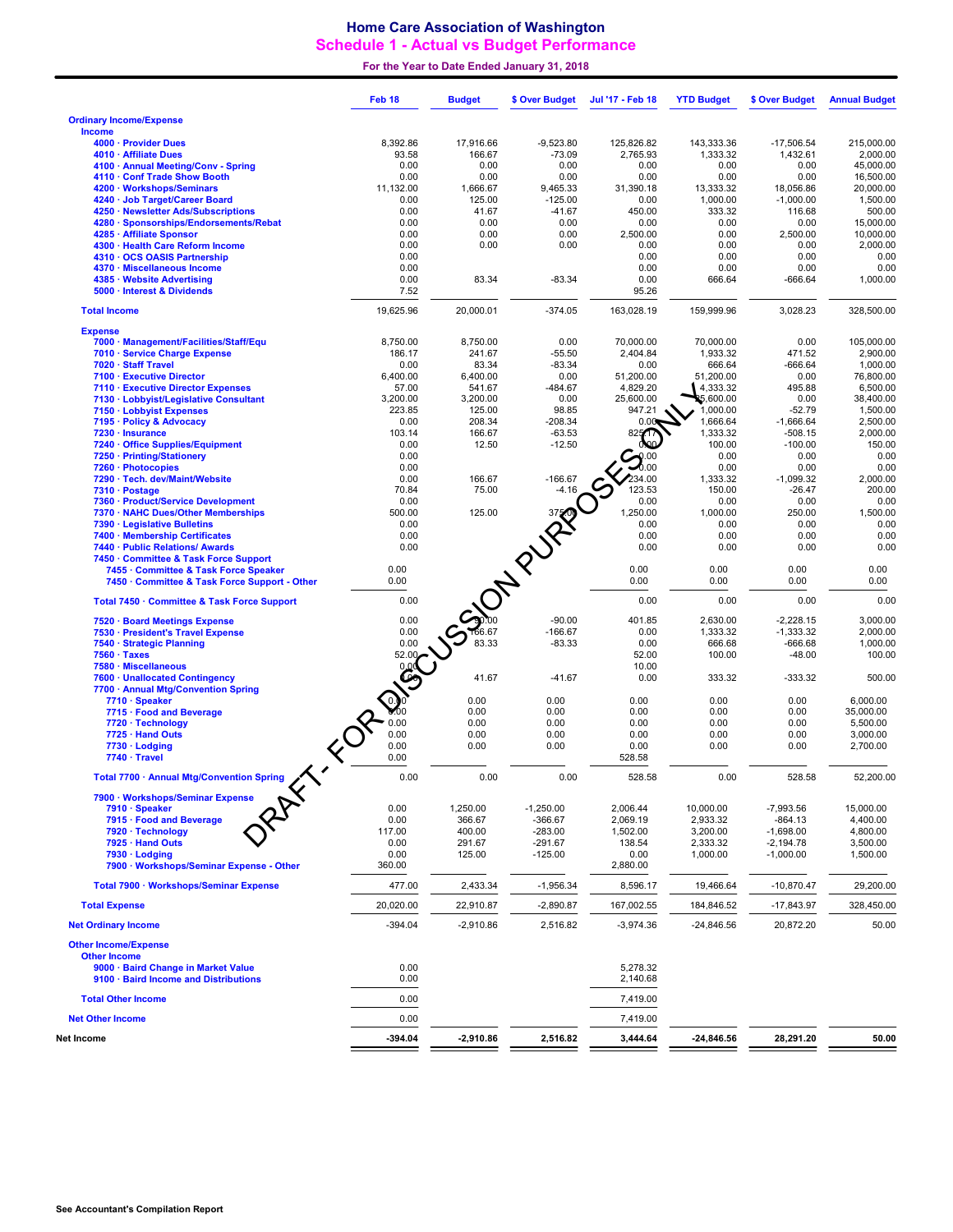## **Home Care Association of Washington Schedule 1 - Actual vs Budget Performance For the Year to Date Ended January 31, 2018**

|                                                                     | Jul '17 - Feb 18      |                     | <b>YTD Budget \$ Over Budget</b> | <b>Annual Budget</b>   |
|---------------------------------------------------------------------|-----------------------|---------------------|----------------------------------|------------------------|
| <b>Ordinary Income/Expense</b>                                      |                       |                     |                                  |                        |
| <b>Income</b>                                                       |                       |                     |                                  |                        |
| 4000 · Provider Dues                                                | 125,826.82            | 143,333.36          | $-17,506.54$                     | 215,000.00             |
| 4010 · Affiliate Dues                                               | 2,765.93              | 1,333.32            | 1,432.61                         | 2,000.00               |
| 4100 · Annual Meeting/Conv - Spring<br>4110 · Conf Trade Show Booth | 0.00<br>0.00          | 0.00<br>0.00        | 0.00<br>0.00                     | 45,000.00              |
| 4200 · Workshops/Seminars                                           | 31,390.18             | 13,333.32           | 18,056.86                        | 16,500.00<br>20,000.00 |
| 4240 · Job Target/Career Board                                      | 0.00                  | 1,000.00            | $-1,000.00$                      | 1,500.00               |
| 4250 · Newsletter Ads/Subscriptions                                 | 450.00                | 333.32              | 116.68                           | 500.00                 |
| 4280 · Sponsorships/Endorsements/Rebat                              | 0.00                  | 0.00                | 0.00                             | 15,000.00              |
| 4285 · Affiliate Sponsor                                            | 2.500.00              | 0.00                | 2,500.00                         | 10,000.00              |
| 4300 · Health Care Reform Income                                    | 0.00                  | 0.00                | 0.00                             | 2,000.00               |
| 4310 · OCS OASIS Partnership                                        | 0.00                  | 0.00                | 0.00                             | 0.00                   |
| 4370 · Miscellaneous Income                                         | 0.00                  | 0.00                | 0.00                             | 0.00                   |
| 4385 · Website Advertising                                          | 0.00                  | 666.64              | $-666.64$                        | 1,000.00               |
| 5000 · Interest & Dividends                                         | 95.26                 |                     |                                  |                        |
| <b>Total Income</b>                                                 | 163,028.19            | 159,999.96          | 3,028.23                         | 328,500.00             |
| <b>Expense</b>                                                      |                       |                     |                                  |                        |
| 7000 · Management/Facilities/Staff/Equ                              | 70,000.00             | 70,000.00           | 0.00                             | 105,000.00             |
| 7010 · Service Charge Expense                                       | 2,404.84              | 1,933.32            | 471.52                           | 2,900.00               |
| 7020 · Staff Travel<br>7100 · Executive Director                    | 0.00<br>51,200.00     | 666.64<br>51,200.00 | $-666.64$<br>0.00                | 1,000.00<br>76,800.00  |
| 7110 · Executive Director Expenses                                  | 4,829.20              | 4,333.32            | 495.88                           | 6,500.00               |
| 7130 · Lobbyist/Legislative Consultant                              | 25.600.00             | 25,600.00           | 0.00                             | 38,400.00              |
| 7150 · Lobbyist Expenses                                            | 947.21                | 1,000.00            | $-52.79$                         | 1,500.00               |
| 7195 · Policy & Advocacy                                            | 0.00                  | 1,666.64            | $-1,666.64$                      | 2,500.00               |
| 7230 · Insurance                                                    | 825.17                | 1,333.32            | $-508.15$                        | 2,000.00               |
| 7240 · Office Supplies/Equipment                                    | 0.00                  | 100.00              | $-100.00$                        | 150.00                 |
| 7250 · Printing/Stationery                                          | 0.00                  | 0.00                | 0.00                             | .<br>00                |
| 7260 · Photocopies                                                  | 0.00                  | 0.00                | 0.00                             |                        |
| 7290 · Tech. dev/Maint/Website                                      | 234.00                | 1,333.32            | $-1,099.32$                      |                        |
| 7310 · Postage                                                      | 123.53                | 150.00              | $-26.47$                         | 200.00                 |
| 7360 · Product/Service Development                                  | 0.00                  | 0.00                |                                  | 0.00                   |
| 7370 · NAHC Dues/Other Memberships                                  | 1,250.00              | 1,000.00            |                                  | 1,500.00               |
| 7390 · Legislative Bulletins<br>7400 · Membership Certificates      | 0.00<br>0.00          | 0.00<br>0.00        |                                  | 0.00<br>0.00           |
| 7440 · Public Relations/ Awards                                     | 0.00                  |                     | 0.00                             | 0.00                   |
| 7450 · Committee & Task Force Support                               |                       |                     |                                  |                        |
| 7455 · Committee & Task Force Speaker                               | 0.00                  |                     | 0.00                             | 0.00                   |
| 7450 · Committee & Task Force Support - Other                       | 0.00                  |                     | 0.00                             | 0.00                   |
| Total 7450 · Committee & Task Force Support                         | 0.00                  | 0.00                | 0.00                             | 0.00                   |
| 7520 · Board Meetings Expense                                       |                       | 2,630.00            | $-2,228.15$                      | 3,000.00               |
| 7530 · President's Travel Expense                                   |                       | 1,333.32            | $-1,333.32$                      | 2,000.00               |
| 7540 · Strategic Planning                                           |                       | 666.68              | $-666.68$                        | 1,000.00               |
| $7560 \cdot Taxes$                                                  | 52.00                 | 100.00              | $-48.00$                         | 100.00                 |
| 7580 · Miscellaneous                                                | 10.00                 |                     |                                  |                        |
| 7600 · Unallocated Contingency                                      | <b>FILLER</b><br>0.00 | 333.32              | $-333.32$                        | 500.00                 |
| 7700 · Annual Mtg/Convention Spring                                 |                       |                     |                                  |                        |
| 7710 · Speaker                                                      | 0.00                  | 0.00                | 0.00                             | 6,000.00               |
| 7715 · Food and Beverage                                            | 0.00                  | 0.00                | 0.00                             | 35,000.00<br>5,500.00  |
| 25x<br>7720 · Technology<br>7725 · Hand Outs                        | 0.00<br>0.00          | 0.00<br>0.00        | 0.00<br>0.00                     | 3,000.00               |
| 7730 · Lodging                                                      | 0.00                  | 0.00                | 0.00                             | 2,700.00               |
| 7740 · Travel                                                       | 528.58                |                     |                                  |                        |
| Total 7700 · Annual Mtg/Convention Spring                           | 528.58                | 0.00                | 528.58                           | 52,200.00              |
| 7900 · Workshops/Seminar Expense                                    |                       |                     |                                  |                        |
| 7910 · Speaker                                                      | 2,006.44              | 10,000.00           | $-7,993.56$                      | 15,000.00              |
| 7915 · Food and Beverage                                            | 2,069.19              | 2,933.32            | $-864.13$                        | 4,400.00               |
| 7920 · Technology                                                   | 1,502.00              | 3,200.00            | $-1,698.00$                      | 4,800.00               |
| 7925 · Hand Outs                                                    | 138.54                | 2,333.32            | $-2,194.78$                      | 3,500.00               |
| 7930 · Lodging                                                      | 0.00                  | 1,000.00            | $-1,000.00$                      | 1,500.00               |
| 7900 · Workshops/Seminar Expense - Other                            | 2,880.00              |                     |                                  |                        |
| Total 7900 · Workshops/Seminar Expense                              | 8,596.17              | 19,466.64           | $-10,870.47$                     | 29,200.00              |
| <b>Total Expense</b>                                                | 167,002.55            | 184,846.52          | -17,843.97                       | 328,450.00             |
| <b>Net Ordinary Income</b>                                          | $-3,974.36$           | $-24,846.56$        | 20,872.20                        | 50.00                  |
| <b>Other Income/Expense</b>                                         |                       |                     |                                  |                        |
| <b>Other Income</b>                                                 |                       |                     |                                  |                        |
| 9000 · Baird Change in Market Value                                 | 5,278.32              |                     |                                  |                        |
| 9100 · Baird Income and Distributions                               | 2,140.68              |                     |                                  |                        |
| <b>Total Other Income</b>                                           | 7,419.00              |                     |                                  |                        |
| <b>Net Other Income</b>                                             | 7,419.00              |                     |                                  |                        |
| Net Income                                                          | 3,444.64              | $-24,846.56$        | 28,291.20                        | 50.00                  |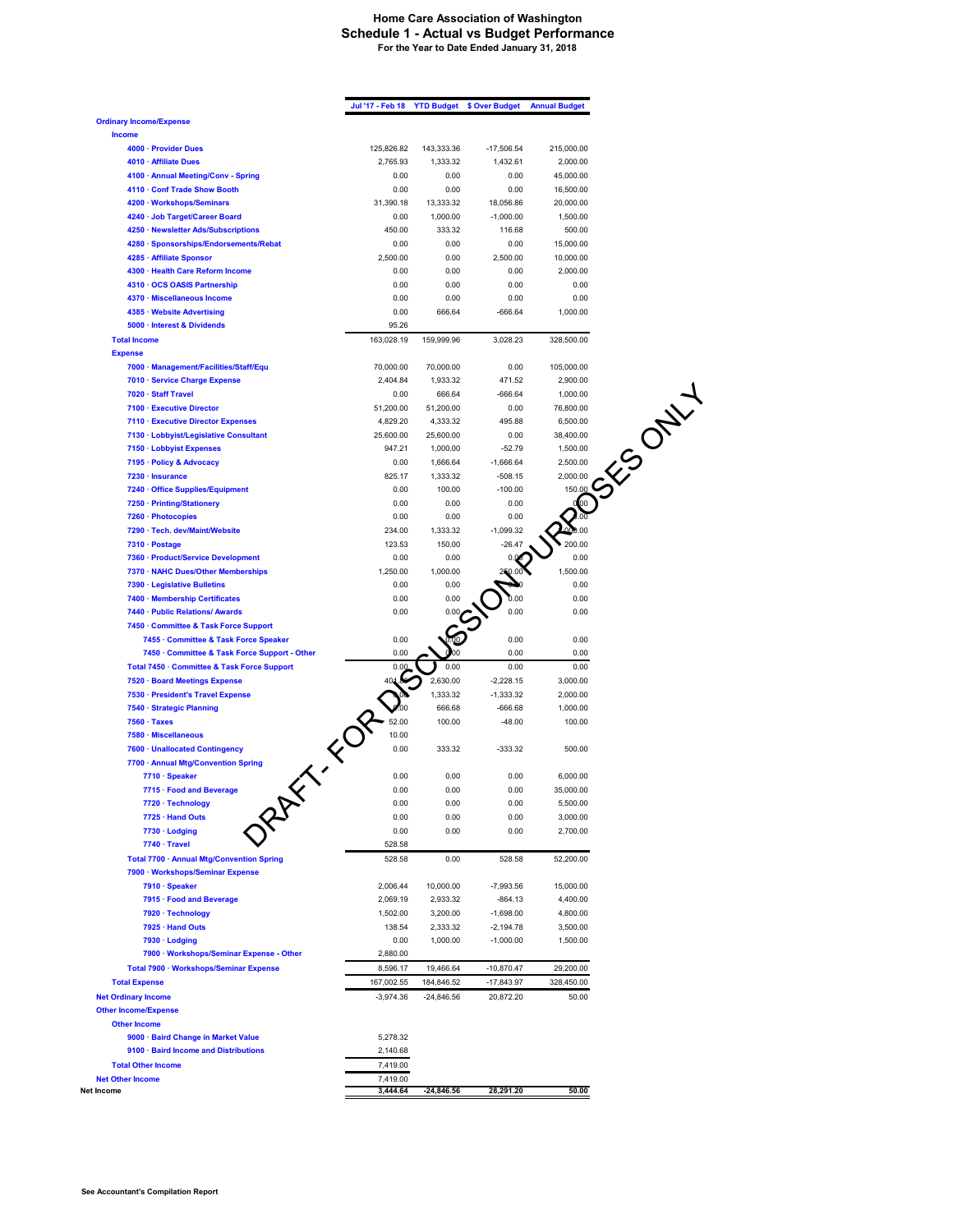|                                        | Feb 18    |
|----------------------------------------|-----------|
| <b>Ordinary Income/Expense</b>         |           |
| <b>Income</b>                          |           |
| 4000 · Provider Dues                   | 8,392.86  |
| 4010 · Affiliate Dues                  | 93.58     |
| 4200 · Workshops/Seminars              | 11,132.00 |
| 5000 · Interest & Dividends            | 7.52      |
| <b>Total Income</b>                    | 19,625.96 |
| <b>Expense</b>                         |           |
| 7000 · Management/Facilities/Staff/Equ | 8,750.00  |
| 7010 · Service Charge Expense          | 186.17    |
| 7100 · Executive Director              | 6,400.00  |
| 7110 · Executive Director Expenses     | 57.00     |
| 7130 · Lobbyist/Legislative Consultant | 3,200.00  |
| 7150 · Lobbyist Expenses               | 223.85    |
| 7230 · Insurance                       | 103.14    |
| 7310 · Postage                         | 70.84     |
|                                        | 500.00    |
|                                        | 52.00     |
|                                        |           |
|                                        | 117.00    |
|                                        | 360.00    |
|                                        | 477.00    |
| <b>Total Expense</b>                   | 20,020.00 |
| <b>Net Ordinary Income</b>             | $-394.04$ |
| Net Income                             | $-394.04$ |
| DRAFT-TOR DISSOLVESION PURPOSES -      |           |
|                                        |           |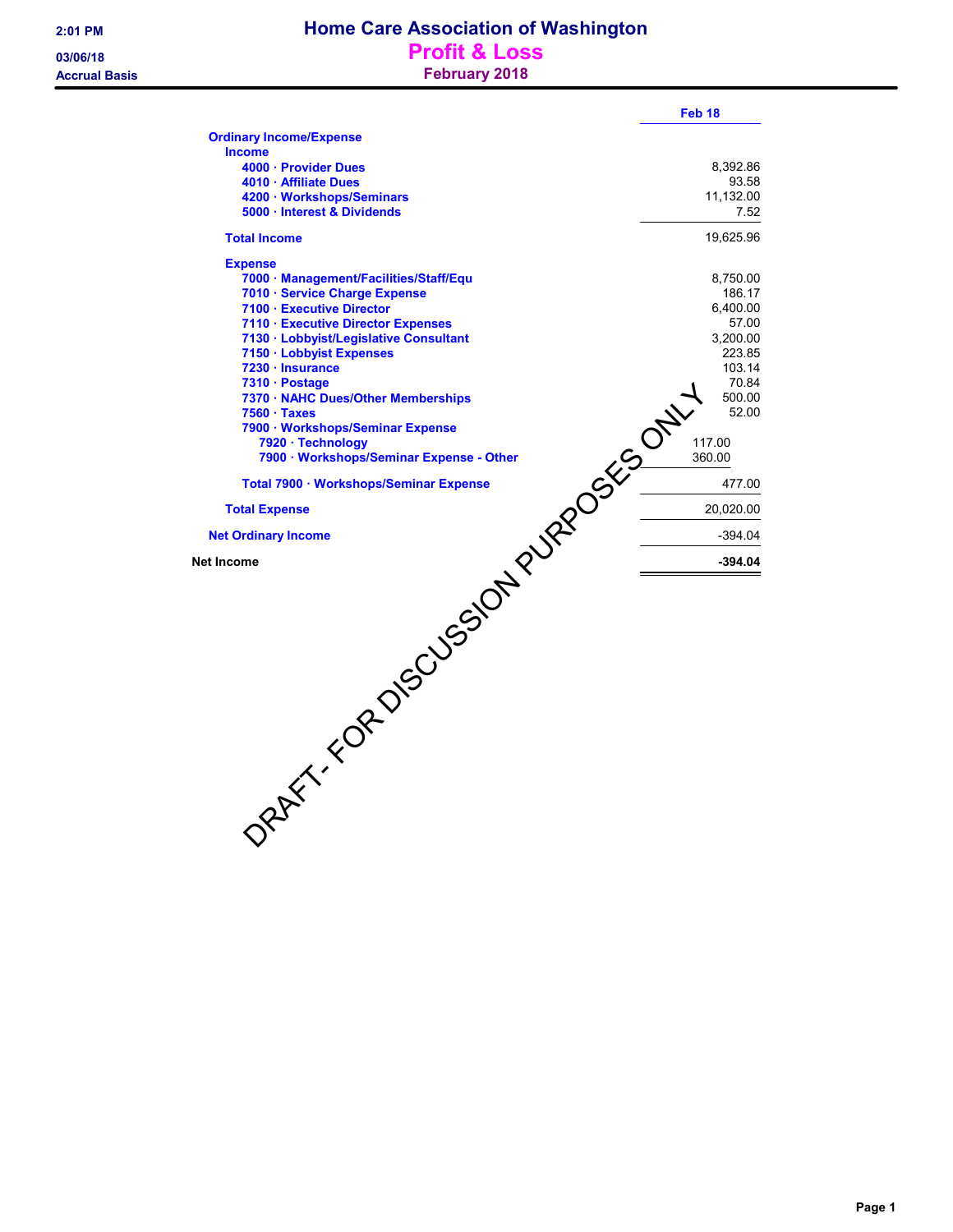| Date:02/09/18 |                                      | <b>Time:</b> 9:30 to 11:30                                                                                                                                                                                                                                                                                                                                              | <b>Location: Call</b><br>Conference call: 712.770.4010<br>Access: 177659<br><b>Online Meeting Link:</b><br>https://join.freeconferencecall.com/melissa579<br>Online Meeting ID: melissa579 |                      |
|---------------|--------------------------------------|-------------------------------------------------------------------------------------------------------------------------------------------------------------------------------------------------------------------------------------------------------------------------------------------------------------------------------------------------------------------------|--------------------------------------------------------------------------------------------------------------------------------------------------------------------------------------------|----------------------|
| <b>TIME</b>   | <b>TOPIC</b>                         | <b>DISCUSSION</b>                                                                                                                                                                                                                                                                                                                                                       | <b>PLAN OF ACTION</b>                                                                                                                                                                      | <b>RESPONSIBLE</b>   |
| 9:30 a.m.     | Call to order<br>Minutes of last mtg | Roll call and review agenda for the day.<br>Rob, Doris, Leslie, Mike, Greg, Larissa, Amber, Kyle,<br>John, Sam<br>January meeting minutes reviewed<br>Motion to approve $\&$ 2 <sup>nd</sup> - board approved                                                                                                                                                           | Review and Approve                                                                                                                                                                         | Rob                  |
|               | Financials                           | Mike to give Report of draft January 2018 Financials<br>& Board Review<br>Motion to approve $& 2nd$ - board approved                                                                                                                                                                                                                                                    |                                                                                                                                                                                            | Mike/Larissa         |
|               | Renewals                             | Melissa gave update on membership renewals                                                                                                                                                                                                                                                                                                                              | Melissa to follow up with<br>agencies still needing to<br>renew                                                                                                                            | Melissa              |
| 10:00         | Hill Day<br>Leg Update<br><b>MOW</b> | Recapwhat went well/what can be improved on<br>Report on killed bills, what is remaining.<br>See Leslie's legislative public policy report                                                                                                                                                                                                                              | Determine short term and<br>long term follow up<br>needed<br>Affirm plan/priorities                                                                                                        | Leslie<br>Doris      |
|               |                                      | Doris-Larissa-Gretchen-Rob representing members,<br><b>Federal Priorities</b>                                                                                                                                                                                                                                                                                           |                                                                                                                                                                                            |                      |
| 10:30         | Education                            | ICM classes25 minimum required. Where are we?<br>Reached over 30 attendees for course. ICM training on<br>track                                                                                                                                                                                                                                                         |                                                                                                                                                                                            | Doris<br>Brian/Doris |
|               | <b>Annual Meeting</b>                | Update, especially Board expectationsBooth in trade<br>show? Wine auction/silent auction/board song.<br>Celebrate the pastpast members invited to attend<br>reception, honor those past leaders who have passed<br>away, Board song/skit<br>Discussion on the board's conference ideas.<br>Reminder that each board member to bring 2 bottles of<br>wine for the raffle |                                                                                                                                                                                            |                      |